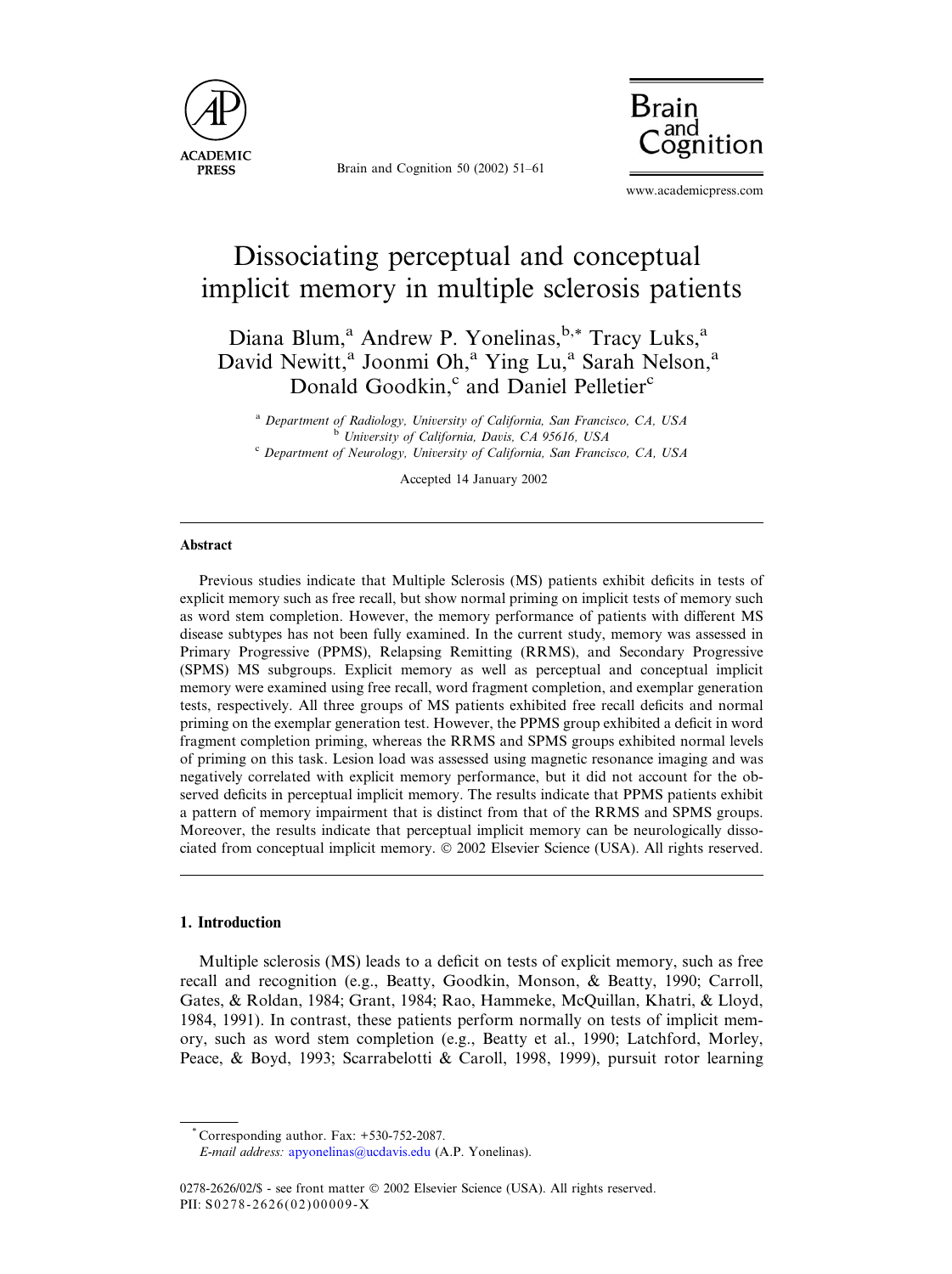(Beatty et al., 1990), and picture naming (e.g., Carroll et al., 1984). These previous studies, however, have not explored differences between subpopulations of MS patients, and it is not known whether memory performance is equally affected in these different populations.

There are at least two clinically distinct forms of MS, one which is progressive from the onset with no evidence of relapses or remissions (i.e., primary progressive, PPMS) and the other in which the disease initially begins with a relapse-remitting phase—the initial phase is referred to as relapsing-remitting MS (RRMS) and the later phase is referred to as secondary progressive (SPMS). PPMS demonstrates a more rapid progression to advanced disability (Thompson et al., 1997), despite fewer inflammatory lesions (Revesz, Kidd, Thompson, Barnar, & McDonald, 1994) and a lower MRI lesion load throughout the brain than the other form of MS (Thompson et al., 1990, Thompson, Kermode, & Wicks, 1991; Stevenson et al., 1999). There is also epidemiological (e.g., Cottrell et al., 1999; Andersson, Waubant, Gee, & Goodkin, 1999) and immunogenetic evidence (e.g., Olerup et al., 1989; Weinshenker et al., 1998) that these two forms of MS are distinct. Moreover, PPMS patients sometimes exhibit less severe deficits in explicit memory, attention, and reasoning, even when the degree of physical disability is comparable (e.g., Comi et al., 1995) with the other MS group.

The current study examined three distinct forms of memory in PPMS, RRMS, and SPMS patients in order to determine if the memory performance of these groups differs. Explicit memory was measured using a free recall test, perceptual implicit memory was measured using a word fragment completion test, and conceptual implicit memory was measured using an exemplar generation test. These three types of memory are functionally distinct in the sense that they are differentially influenced by several experimental variables, and they are neurologically distinct in the sense that they can be differentially disrupted in different patients populations (for reviews see Gabrieli, 1999; Roediger & McDermott, 1993). For example, selective hippocampal damage leads to selective explicit memory deficits, leaving implicit memory abilities preserved. In contrast, Alzheimer's disease generally disrupts conceptual implicit memory along with explicit memory but leaves perceptual implicit memory reserved.

No previous studies have examined conceptual implicit memory in MS patients, and thus it is not clear how these patients will perform on this form of memory test. Moreover, as mentioned above, perceptual implicit memory and explicit memory have been examined previously in MS patients; however, these studies have not separately examined the performance of patients with different MS subtypes, thus it is not known if the different subgroups will perform similarly on these tests.

In addition to the memory tests, each MS patient in the current study underwent an MRI scan in order to compare the lesions in the different groups and to assess the relationship between lesion load and memory performance. MS results in a progressive accumulation of juxtacortical and deep white matter lesions that disrupt connections between cortical and subcortical structures, and previous studies have indicated that MS patients with cognitive impairments, including impairments in explicit memory, exhibit higher lesion loads than patients who do not (e.g., Comi et al., 1995; Huber et al., 1992; Hohol et al., 1997; Rovaris et al., 1998; Franklin, Heaton, Nelson, Filley, & Seibert, 1988; Rao, Leio, & St. Aubin-Faubert, 1989a,b; Reischies, Baum, Brau, Hedde, & Schwindt, 1988). However, it is not known whether lesion load is related to implicit forms of memory. Consistent with previous studies, we used T1- and T2-weighted images to assess lesion load. T1 lesion load was assessed by hypointense (dark) lesions seen on a T1-weighted image, and T2 lesion load was assessed by hyperintense (bright) lesions seen on a T2-weighted image.